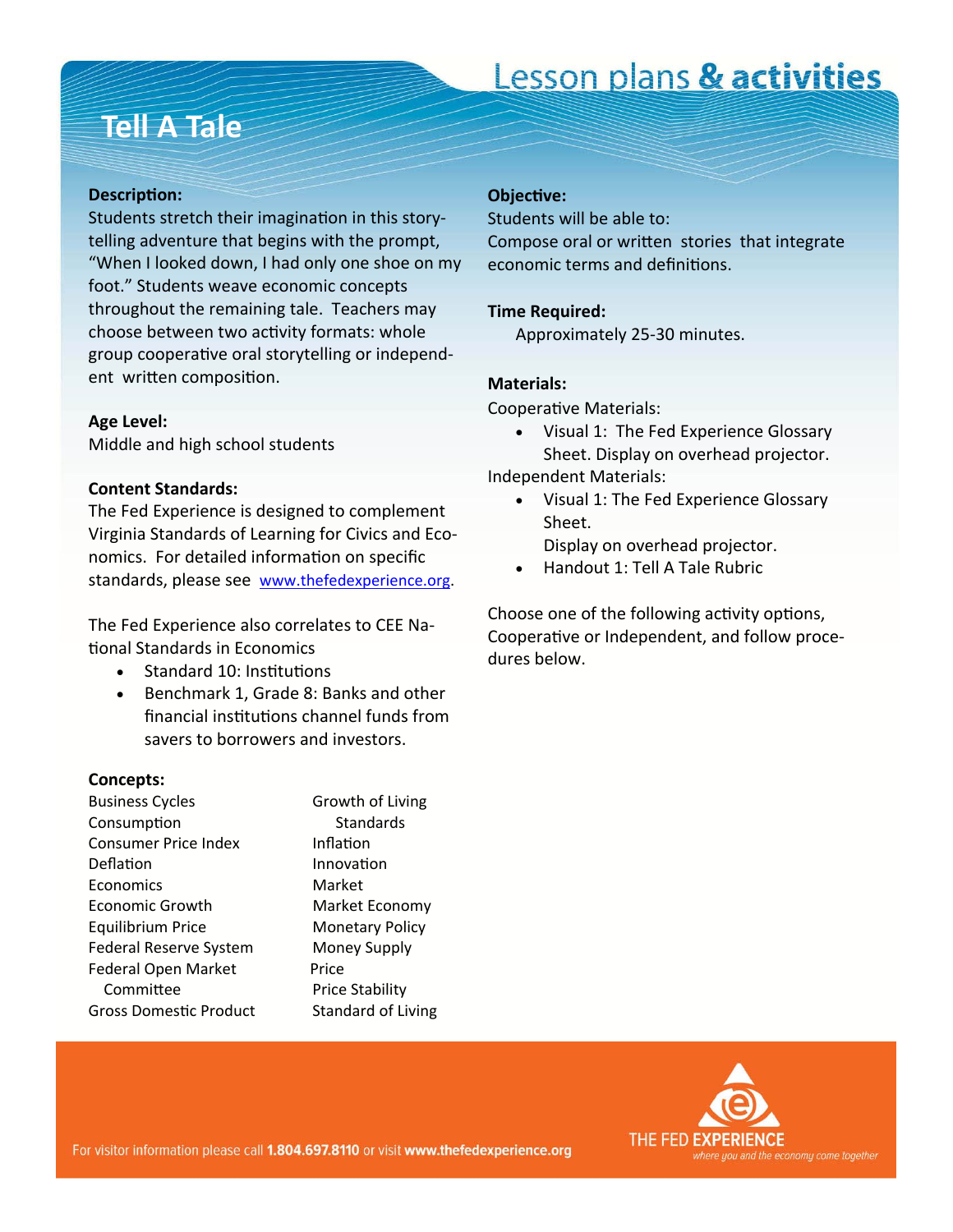# Lesson plans & activities

## **Tell A Tale**

## **CooperaƟve Procedures:**

- 1. Display Visual 1: The Fed Experience Glossary Sheet.
- 2. Number the concepts you wish to reinforce (1-18 possible).
- 3. Have the student count off.
	- A. Their number is the concept they will use in the story.
	- B. If there are more students than concepts, have them begin counting again.
	- C. When more than one student has the same concept they become 1a, 1b, etc.
- 4. The teacher starts off a story with a line such as, "When I looked down, I had only one shoe on my foot."
- 5. Call out a number.
- 6. The student with that number must come up with the next line to the story using a sentence that includes his/ her concept.
- 7. The teacher may either give the next line to the story or call another number until all numbers have been used.

## Example:

"When I looked down, I had only one shoe on my foot. My first thought was the price must have been too high and limited my choices as well as my footwear. Inflation for sure has increased the overall price level and eroded my dollar's purchasing power…"

## **Independent Procedures:**

- 1. On the board or overhead write a story starter, such as "When I looked down, I had only one shoe on my foot."
- 2. Display Visual 1: The Fed Experience Glossary Sheet.
- 3. Tell students to select 5 words from the Glossary to use in completing the story. The selected terms must be defined within the story and the story should make sense.
- 4. Review Handout 1: Tell A Tale Rubric with students.
- 5. Allow students 30-35 minutes to compose their story.
- 6. Ask for volunteers to read their story aloud to the class.
- 7. Collect and grade stories with attached rubric.

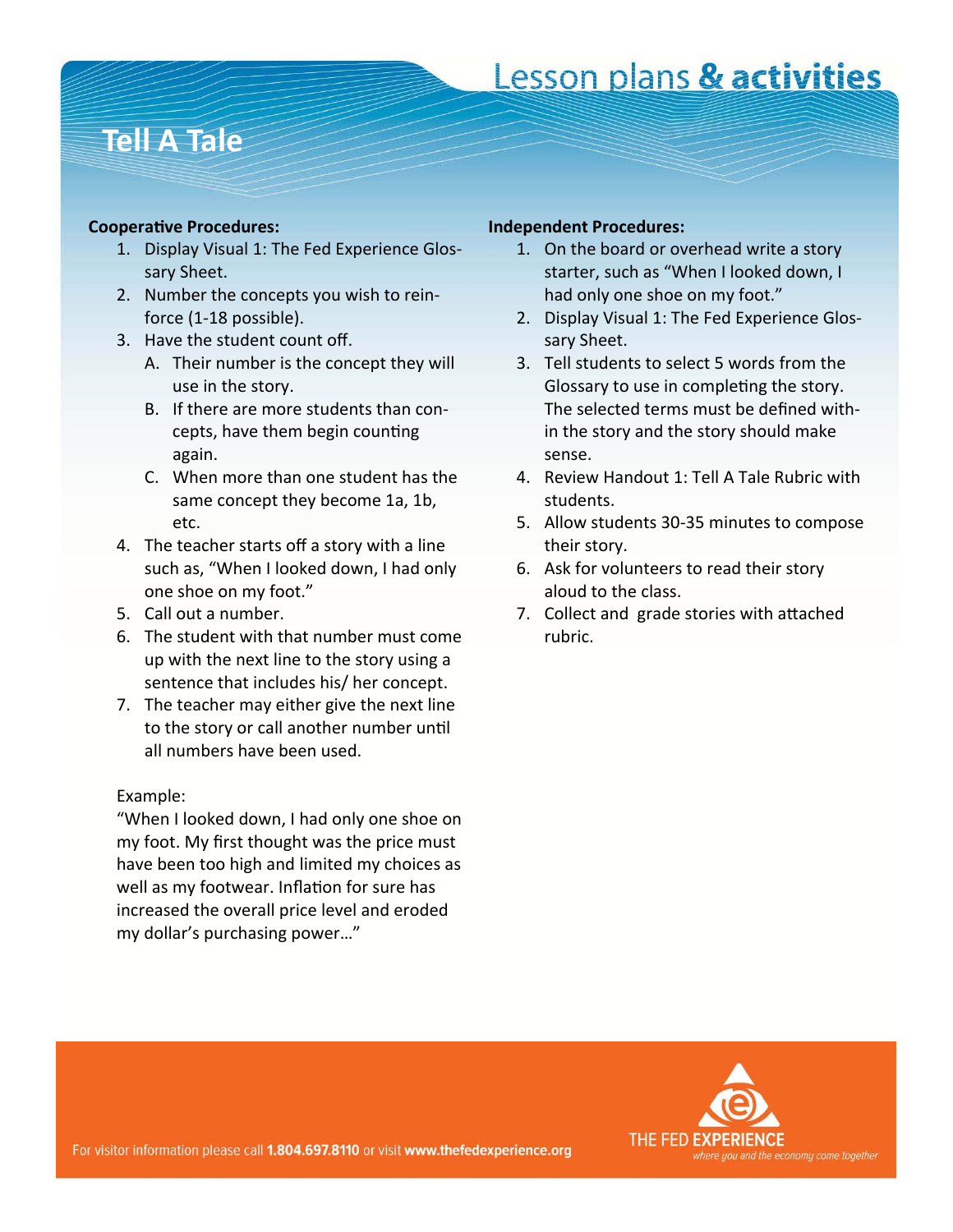# **Tell A Tale**

**Tell A Tale Visual 1: The Fed Experience Glossary Sheet**

| <b>Term</b>                   | <b>Definition</b>                                                                                                            |  |
|-------------------------------|------------------------------------------------------------------------------------------------------------------------------|--|
|                               |                                                                                                                              |  |
| <b>Business Cycles</b>        | The ebb and flow of economic activity.                                                                                       |  |
| Consumption                   | The purchase of goods and services.                                                                                          |  |
| <b>Consumer Price Index</b>   | Measures the purchasing power of money over time. It compiles<br>average prices for purchases made by households each month. |  |
|                               |                                                                                                                              |  |
| <b>Deflation</b>              | A decrease in the overall price level, which can be accompanied                                                              |  |
|                               | by slower economic growth.                                                                                                   |  |
| <b>Economics</b>              | The study of how people choose to use scarce resources in pro-                                                               |  |
|                               | duction, trade and consumption.                                                                                              |  |
| <b>Economic Growth</b>        | The increase in the amount of the goods and services produced                                                                |  |
|                               | in an economy over time.                                                                                                     |  |
| <b>Equilibrium Price</b>      | The price at which quantity demanded equals quantity supplied.                                                               |  |
| <b>Federal Reserve System</b> | The central bank of the USA which includes the Board of                                                                      |  |
|                               | Governors in Washington, D.C. and 12 regional Reserve Banks                                                                  |  |
|                               | and their branches across the country.                                                                                       |  |
| <b>Federal Open Market</b>    | A part of the Federal Reserve System. Made up of the Board of                                                                |  |
| Committee                     | Governors and Federal Reserve Bank Presidents. The FOMC sets                                                                 |  |
|                               | monetary policy.                                                                                                             |  |
| <b>Gross Domestic Product</b> | The total market value of all final goods and services produced in                                                           |  |
|                               | a country within a year. GDP is often used as an indicator of                                                                |  |
|                               | economic growth. When GDP increases, standard of living also<br>tends to increase.                                           |  |
|                               |                                                                                                                              |  |



For visitor information please call 1.804.697.8110 or visit www.thefedexperience.org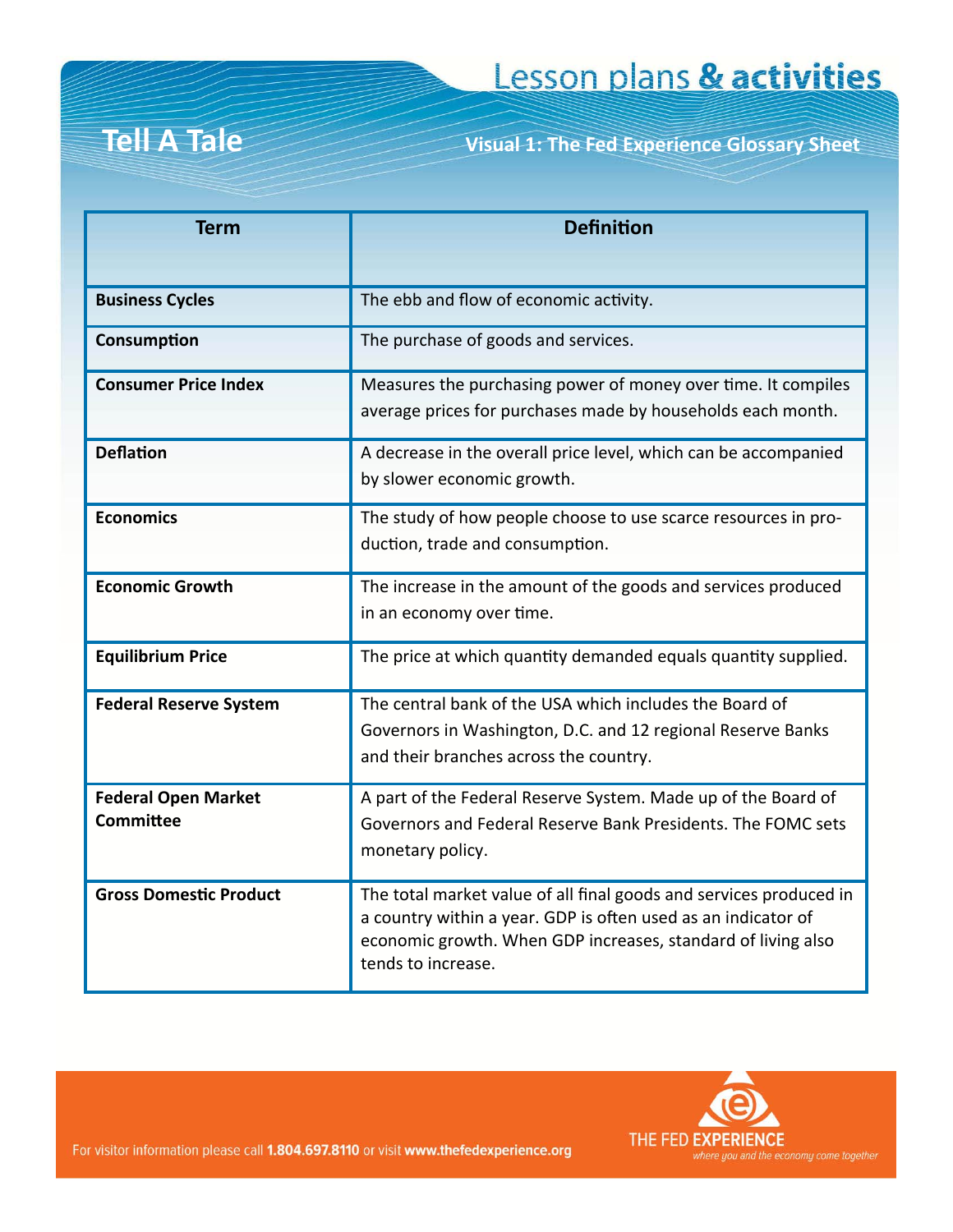**Tell A Tale Visual 1: The Fed Experience Glossary Sheet**

| <b>Term</b>                       | <b>Definition</b>                                                                                                                                                                                  |
|-----------------------------------|----------------------------------------------------------------------------------------------------------------------------------------------------------------------------------------------------|
| <b>Growth of Living Standards</b> | The increasing ability of people to produce and consume more of<br>what they want, enjoy greater leisure time, better working<br>conditions, a cleaner environment and healthier and longer lives. |
| <b>Inflation</b>                  | An increase in the overall price level which can reduce the<br>purchasing power of money.                                                                                                          |
| Innovation                        | Invention of new products and better ways to do things. Key to<br>the growth of living standards.                                                                                                  |
| <b>Market</b>                     | A physical or virtual place where buyers and sellers exchange<br>goods or services.                                                                                                                |
| <b>Market Economy</b>             | An economy in which the goods and services produced are<br>determined by consumer and producer choices and where<br>choices are influenced by relatives prices of goods.                           |
| <b>Monetary Policy</b>            | The Fed's actions to manage the money supply to keep inflation<br>low and stable.                                                                                                                  |
| <b>Money Supply</b>               | The amount of currency, coins and checking account deposits<br>available in the economy.                                                                                                           |
| <b>Price</b>                      | Set by forces of supply and demand. Influences the choices made<br>by consumers and quantity of products supplied by producers.                                                                    |
| <b>Price Level</b>                | The average price of all goods and services in an economy.                                                                                                                                         |
| <b>Price Stability</b>            | The persistent absence of significant inflation and deflation.                                                                                                                                     |
| <b>Standard of Living</b>         | The necessities, comforts, and luxuries people enjoy.                                                                                                                                              |



For visitor information please call 1.804.697.8110 or visit www.thefedexperience.org